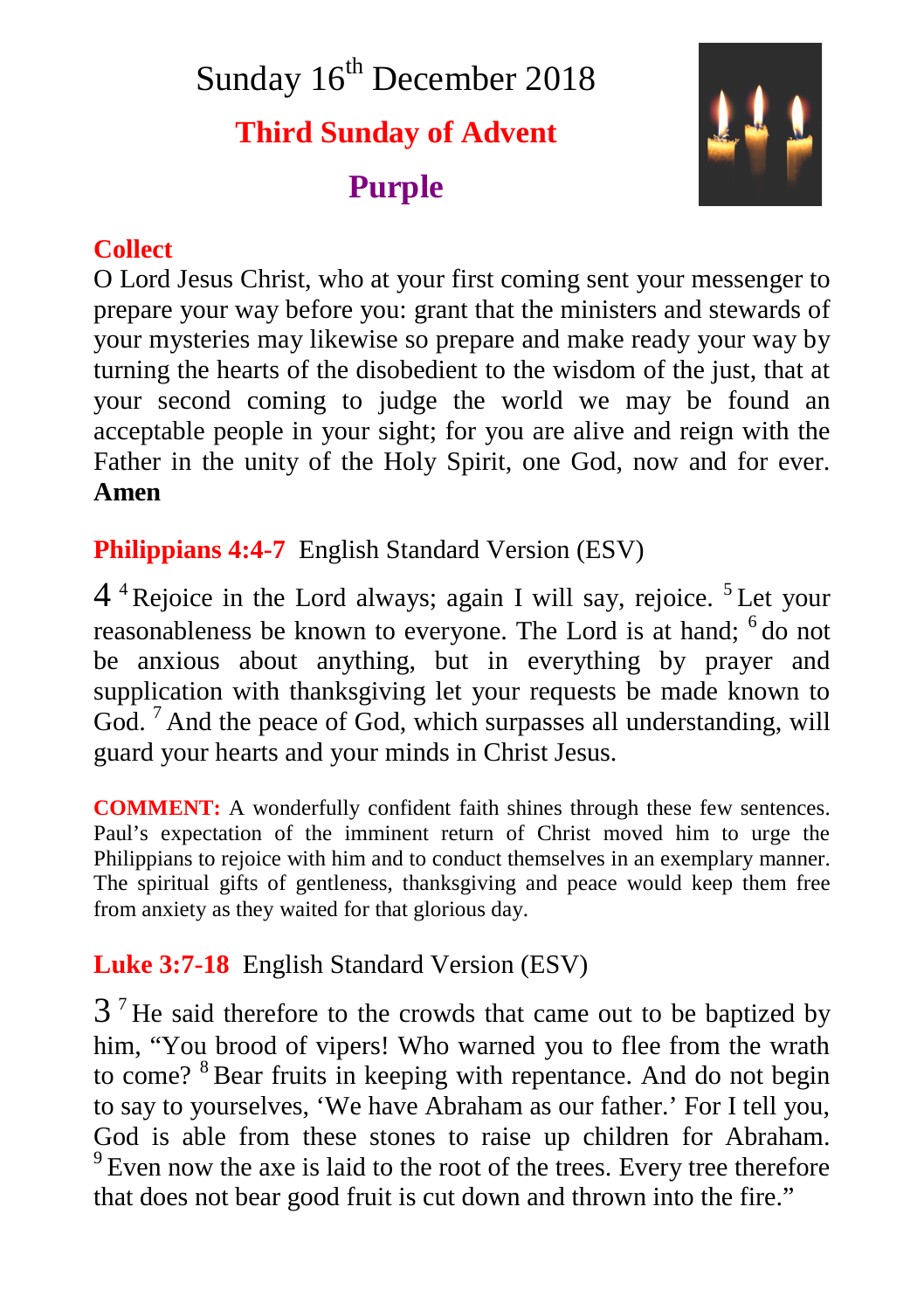$10$  And the crowds asked him, "What then shall we do?"  $11$  And he answered them, "Whoever has two tunics<sup>[a]</sup> is to share with him who has none, and whoever has food is to do likewise." <sup>12</sup> Tax collectors also came to be baptized and said to him, "Teacher, what shall we do?" <sup>13</sup> And he said to them, "Collect no more than you are authorized to do." <sup>14</sup> Soldiers also asked him, "And we, what shall we do?" And he said to them, "Do not extort money from anyone by threats or by false accusation, and be content with your wages."

 $15$  As the people were in expectation, and all were questioning in their hearts concerning John, whether he might be the Christ, <sup>16</sup> John answered them all, saying, "I baptize you with water, but he who is mightier than I is coming, the strap of whose sandals I am not worthy to untie. He will baptize you with the Holy Spirit and fire.  $17$  His winnowing fork is in his hand, to clear his threshing floor and to gather the wheat into his barn, but the chaff he will burn with unquenchable fire." <sup>18</sup> So with many other exhortations he preached good news to the people.

#### **Footnotes:**

a. Greek *chiton*, a long garment worn under the cloak next to the skin

**COMMENT:** John the Baptist's preaching seems harsh and vituperative to our modern ears, so sensitive as we are to good public relations. Just think of the furore in this country if the Archbishop of Canterbury had spoken like this? To his own generation, John must have appeared to be much like the early prophets of Israel. It is obvious that Luke so regarded him too. Evidence of this is seen in the quotations from Isaiah as found in the Greek Old Testament. Several themes stand out in John's message: the absolute sovereignty of God in spite of ritual correctness (verses 8-9), far-reaching social justice (verses 10-14), and the promise of a messiah who would come in judgment, not to win a glorious victory over Israel's enemies (verses 15-17). When people in his audience asked what they were to do, John proclaimed a farreaching social justice (verses 10-11). He challenged everyone who heard him to share their resources. The naming of specific clothing symbolized the essential necessities of life. His challenge received a significant response from the most unlikely persons – tax-collectors. They were among the most despised people in Israel because they were hirelings of the hated Roman imperial government. When they asked for specific directions for their reform, he attacked the crucial issue in the Roman taxation system. It depended on greed. Hired revenue officers had freedom to exact whatever amount they could, regardless of how much they had contracted to collect. John directed them to limit their revenues to what had been officially prescribed and nothing more. No sane tax collector would consider such a revolutionary approach to his miserable job. John's challenge extended even to the heart of imperial security forces. When soldiers asked for their directions, he had an equally harsh answer for them. Presumably it was fairly common for soldiers to supplement their wages by extorting bribes from anyone they caught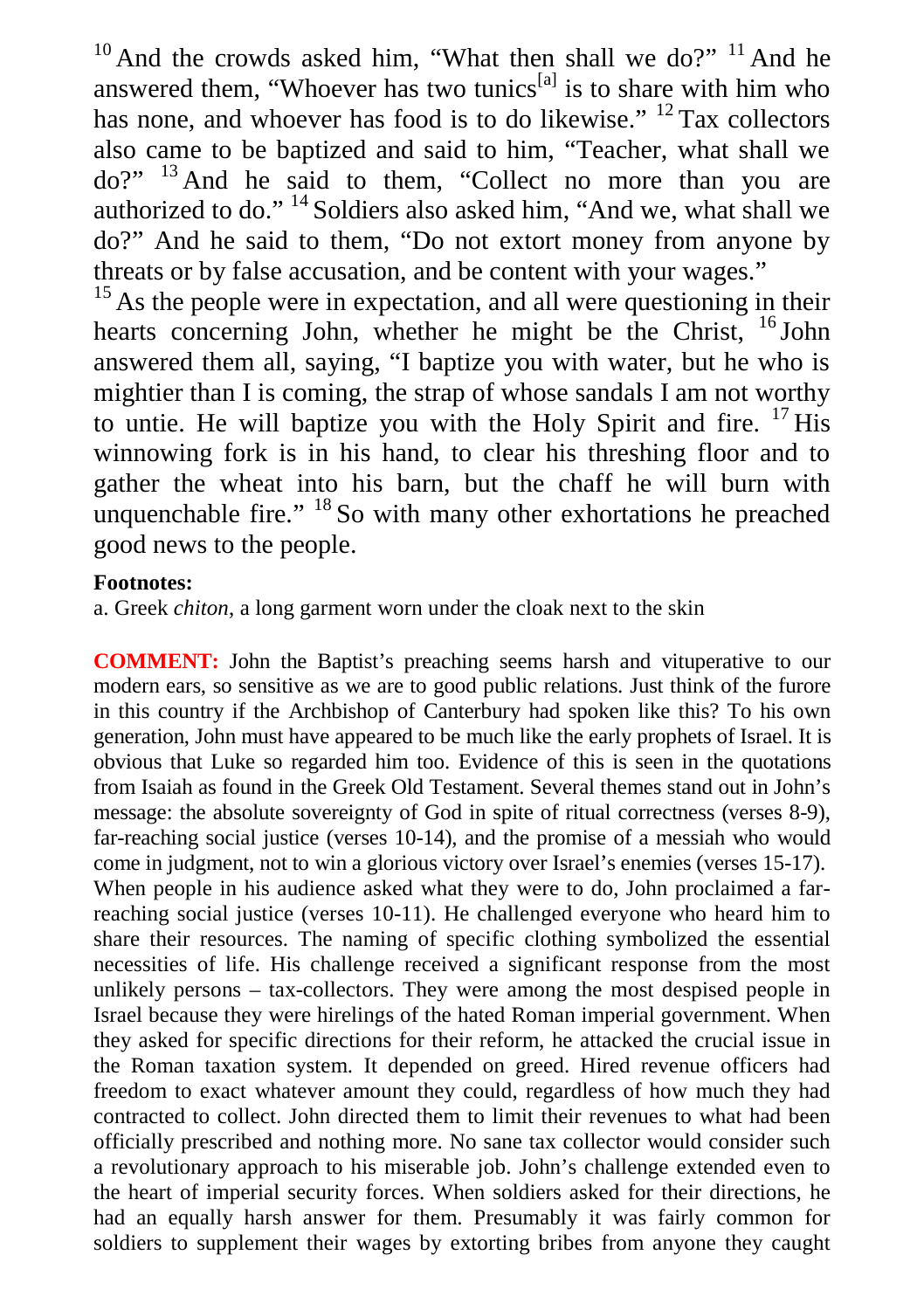and imprisoned. To be satisfied with their meagre wages as John required was unthinkable. These two sets of questioners should be regarded as examples rather than a total list of those who responded to John's harsh message. Every Jew would immediately think of the expected Messiah. Hence their questioning whether or not he himself was the Messiah. John's answer to that speculation described a messiah who would come in judgment, not to win a glorious victory over Israel's oppressors as the popular messianic tradition held (verses 15-17). Luke may have had in mind the moral depravity of Graeco-Roman society of his own time, exemplified by Herod Antipas, the puppet king whose moral degradation John denounced most vociferously. Without question, a significant part of the catechesis of the early church included teaching new Christians to lead a life very different morally than that to which they had been accustomed before their conversion. In those days as in ours, love for God and neighbour generated totally different quality of life and depth of sacrifice than the way most people lived. The challenge today for every Christian personally in every walk of life and for every Christian congregation is to demonstrate to an unbelieving world that there is a difference in the Christian way. This was Luke's message as he described John the Baptist as the prophetic forerunner for the Messiah/Christ.

#### **Psalm 146** *Lauda, anima mea* Grail Psalter

#### **R My soul, give praise to the Lord**

<sup>1</sup> Alleluia! My soul, give praise to the Lord;  $2$  I will praise the Lord all my days, make music to my God while I live. **R**

<sup>3</sup> Put no trust in princes, In mortal men in whom there is no help. <sup>4</sup> Take their breath, they return to clay and their plans that day come to nothing. **R**

<sup>5</sup> He is happy who is helped by Jacob's God, whose hope is in the Lord his God, <sup>6</sup> who alone made heaven and earth, the seas and all they contain. **R**

It is he who keeps faith for ever,  $7$  who is just to those who are oppressed. It is he who gives bread to the hungry, the Lord, who sets prisoners free, **R**

<sup>8</sup> the Lord who gives sight to the blind, who raises up those who are bowed down, <sup>9</sup> the Lord, who protects the stranger and upholds the widow and orphan. **R**